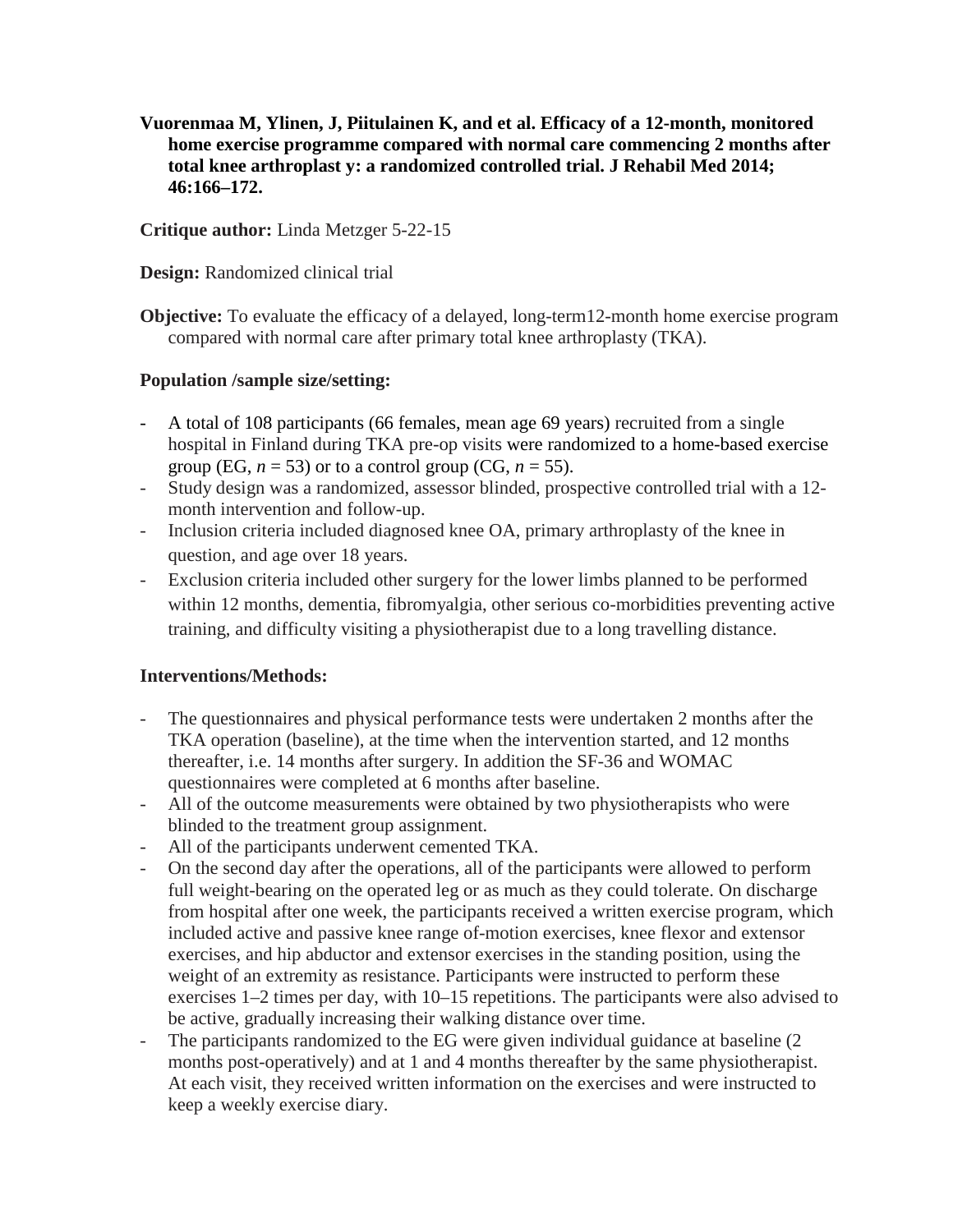- At baseline (2 months post-operatively), the EG home exercise program was started and consisted of isometric strengthening exercises for the quadriceps and hamstrings muscles at multiple knee joint angles, performed in a sitting position. Repetitions were successively increased. At one-month (3 months post-operatively), the new exercise program included squats, hack squats with the back held against the wall, and step exercise with a 30 cm high gym bench. At the 4-month visit (6 months post-operatively), the progressions of all of the exercises were increased. Participants continued exercising 3 times per week.
- The CG did not receive any additional guidance after the baseline measurements, in accordance with normal care.
- Intention to treat (ITT) principles were followed for all analyses.
- The intended sample size was based on the primary outcome (WOMAC subscale for pain). Assuming a mean difference of 6 in change in WOMAC pain score between the groups at 12 months (SD 10), a sample size of 100 (50 in each group) was required to detect an effect size of 0.50 at alpha of 0.05 and power of 85%.

## **Main outcome measures/Results:**

- The primary outcome measurements were:
	- pain and functional disability, measured using the Western Ontario and McMaster Universities Osteoarthritis Index (WOMAC);
- Secondary outcomes were;
	- health related quality of life (HRQoL), measured using the ShortForm-36 questionnaire (SF-36);
	- maximal walking speed;
	- isometric knee flexion muscle strength;
	- Timed Up and Go (TUG) test used to measure basic mobility
- The preoperative demographic and clinical characteristics of the groups displayed no differences between the groups, except that the duration of pain in the operated knee was longer in the CG.
- At baseline, outcome measurements did not differ between the groups.
- Within group analyses showed that in both groups, the mean changes in the WOMAC pain and function scores were statistically significant after 12 months. No significant differences between the groups for pain and function were found.
- Quality of life in both groups increased significantly, but no between group differences were found.
- Improvements in knee flexion strength and maximal walking speed were statistically significant different between the EG compared with the CG. The EG increased their knee flexion strength by 4.4 kg compared to 2.4 kg in the CG at the 12 month time point. The EG increased their walking speed by 0.32 meters/second compared to 0.17 meters/second in the CG at the 12 month time point. After adjustment for multiple comparisons, a statistically significant difference between the groups was found in maximal walking speed ( $p = 0.0064$ ).
- Both groups improved significantly in knee extension strength, TUG test time and the ROM of the operated knee, but no significant differences between the groups were found.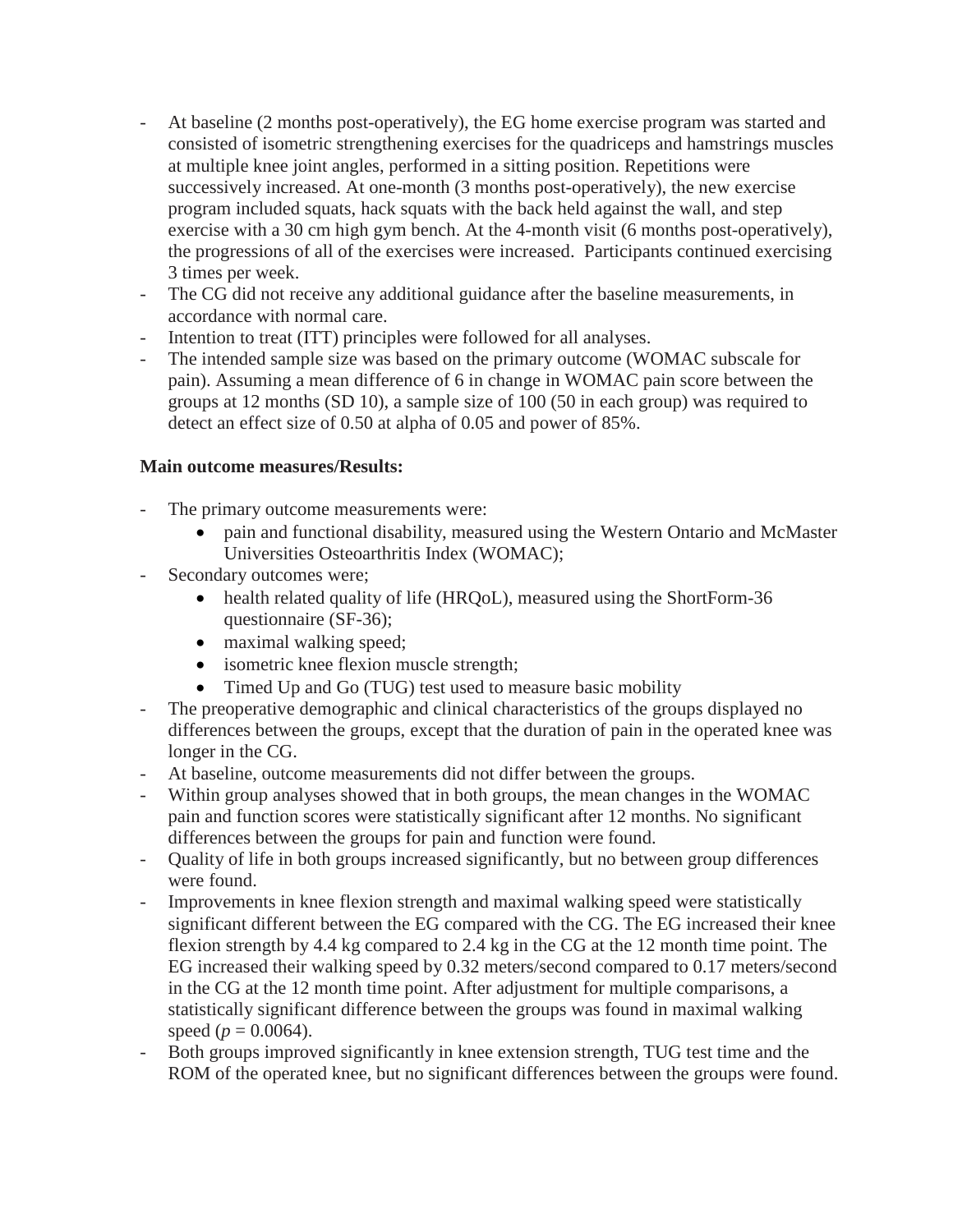- During the first 6 months, 72% of the participants in the EG performed the home-based exercise sessions at least twice per week. From 6 to 12 months, the training diary data was not complete. At the 12-month questionnaire, 49% of the EG and 34% of the CG performed exercises at least once per week during the last month ( $p = 0.24$ ). The mean exercise frequency and time engaged in leisure-time physical activities was similar for both groups.
- In the EG, 5 participants discontinued the training due to pain during exercising. In addition, 5 discontinued training because they were satisfied with their painless knees and were no longer motivated to engage in training. All of these participants were included in the intention-to-treat analysis.

## **Authors' conclusions:**

- The long-term home exercise program in this study improved physical performance by increasing maximal walking speed and knee flexion strength significantly more in the EG compared with the CG.
- The results of this study show that a 12-month home-based exercise program starting 2 months after TKA, did not improve knee pain or decrease functional disability beyond the improvement achieved by usual care.
- Both groups showed marked improvements in self-reported pain, functional disability, and quality of life, but no differences were found between the groups. After the intervention, the WOMAC pain and functional disability scores decreased in both groups, but no between-group differences were observed, either at 6 or 12 months after baseline.
- Both groups in the study improved similarly in quality of life.
- The long-term home exercise program had a low cost and appeared to be well tolerated, as only 2 participants reported pain in the operated knee.
- According to the training diaries, during the first 6 months, 72% of the participants exercised at least twice per week, which is sufficient to increase strength. Over the second 6 months, training compliance declined, and the strength increase was consequently less than expected.
- Future trials should determine ways to increase exercise adherence.

# **Comments:**

- The primary outcome measures of pain and functional disability were clearly stated a priori.
- The strength of the study was the long training period (12 months), compared with many studies that use only 3–12 weeks. The study also had only a few drop-outs.
- The home-based exercise program had some positive effects on objectively measured physical performance which is related to function. Even though exercise compliance was sub-optimal, significant improvements in walking speed and knee flexion strength were observed.
- Despite the extended home exercise program not yielding greater improvements in WOMAC pain or quality of life, it did have some positive effects on physical performance. Faster maximal walking speed was found in the EG than in the CG. This